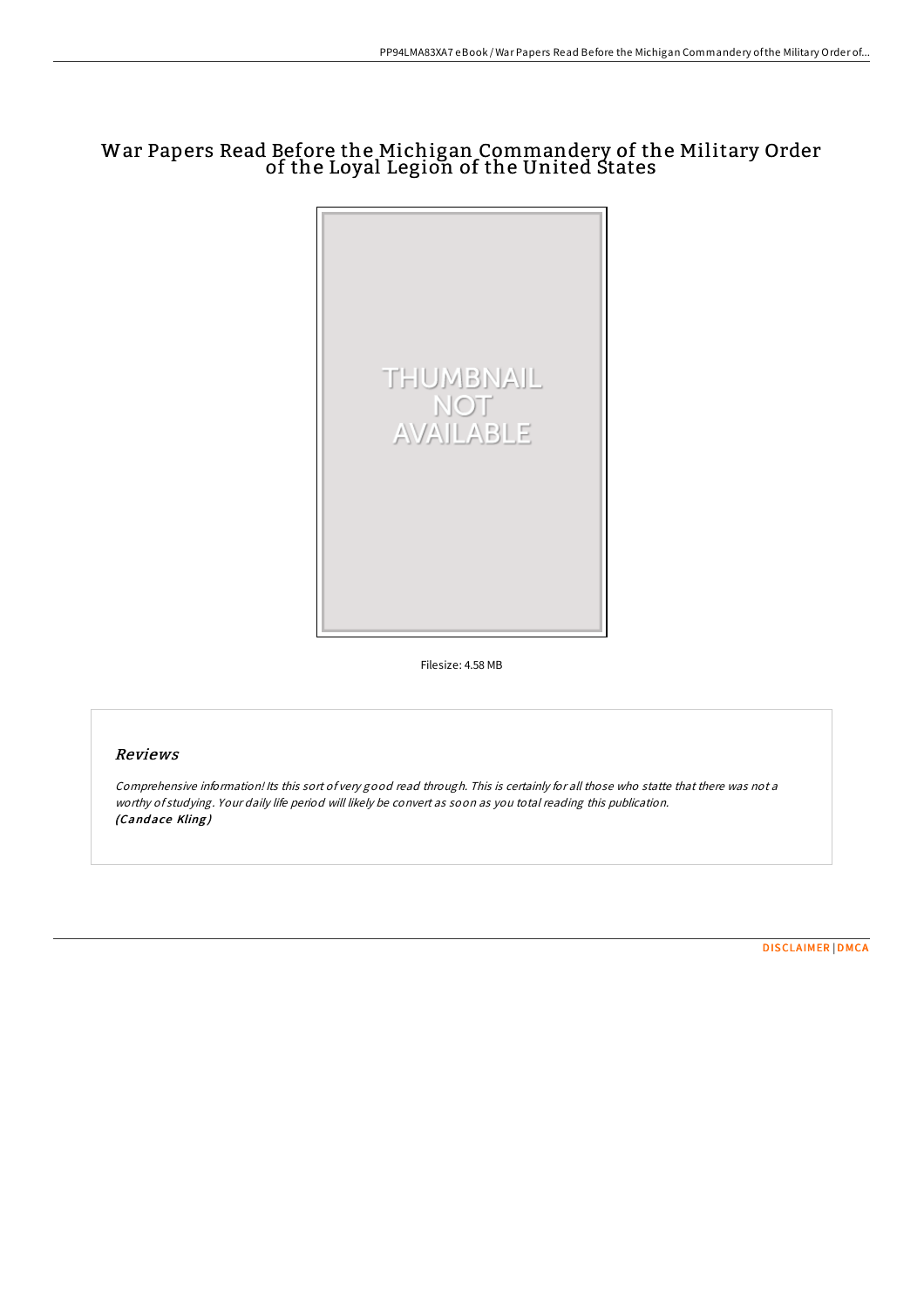## WAR PAPERS READ BEFORE THE MICHIGAN COMMANDERY OF THE MILITARY ORDER OF THE LOYAL LEGION OF THE UNITED STATES



RareBooksClub. Paperback. Book Condition: New. This item is printed on demand. Paperback. 24 pages. Original publisher: Washington, D. C. : U. S. Dept. of Transportation, Federal Aviation Administration, 2007. OCLC Number: (OCoLC)317118139 Subject: Airport buildings -- United States -- Design and construction. Excerpt: . . . 9 14 2007 AC 150 5220-18A Table 3-1. Minimum Equipment Space Allocations Using the Equipment Safety Zone Concept Minimum Clearances for Equipment Safety Zone ( ESZ ) Parked Equipment 5 feet ( 1. 5 m ) 4 feet ( 1. 2 m ) 10 feet ( 3 m ) 10 feet ( 3 m ) When rear of Parallel to From door When next to Use the parked side walls or parked equipment other parked opening. vehicle without other stationary faces a wall or equipment attachments objects. other stationary ( parallel objects. parking ) Moving 15 feet ( 5 m ) Between moving equipment on dual drive-through lanes Equipment On From parked 10 feet ( 3 m ) 14 feet ( 4. 3 m ) 20 feet ( 6. 1 m ) Single or Dual equipment that 1 Drive-includes a safe Small Plows Intermediate Large Plows and 1 Through Lane walk around 10 ft or less Plows and Large Sweepers zone in front of (3 m) Small 1 at least 3 feet Assumes a 7-ft Sweepers Over 15 ft up to (0.9 m). (2.1 m) carrier Over 10 ft up 22 ft vehicle width with to 15 ft (4.6 - 6.7 m) attachments at 30-(3 - 4.6 m) degree perpendicular to vehicle body Note 1. -Sizes as defined per AC 150 5220-20, Airport Snow and Ice Control Equipment. Attachments over 22 ft ( 6. 7 m ) are attached...

B Read War Papers Read Before the Michigan Co[mmand](http://almighty24.tech/war-papers-read-before-the-michigan-commandery-o.html)ery of the Military Order of the Loyal Legion of the United **States Online** 

**Do** Download PDF War Papers Read Before the Michigan Co[mmand](http://almighty24.tech/war-papers-read-before-the-michigan-commandery-o.html)ery of the Military Order of the Loyal Legion of the United States